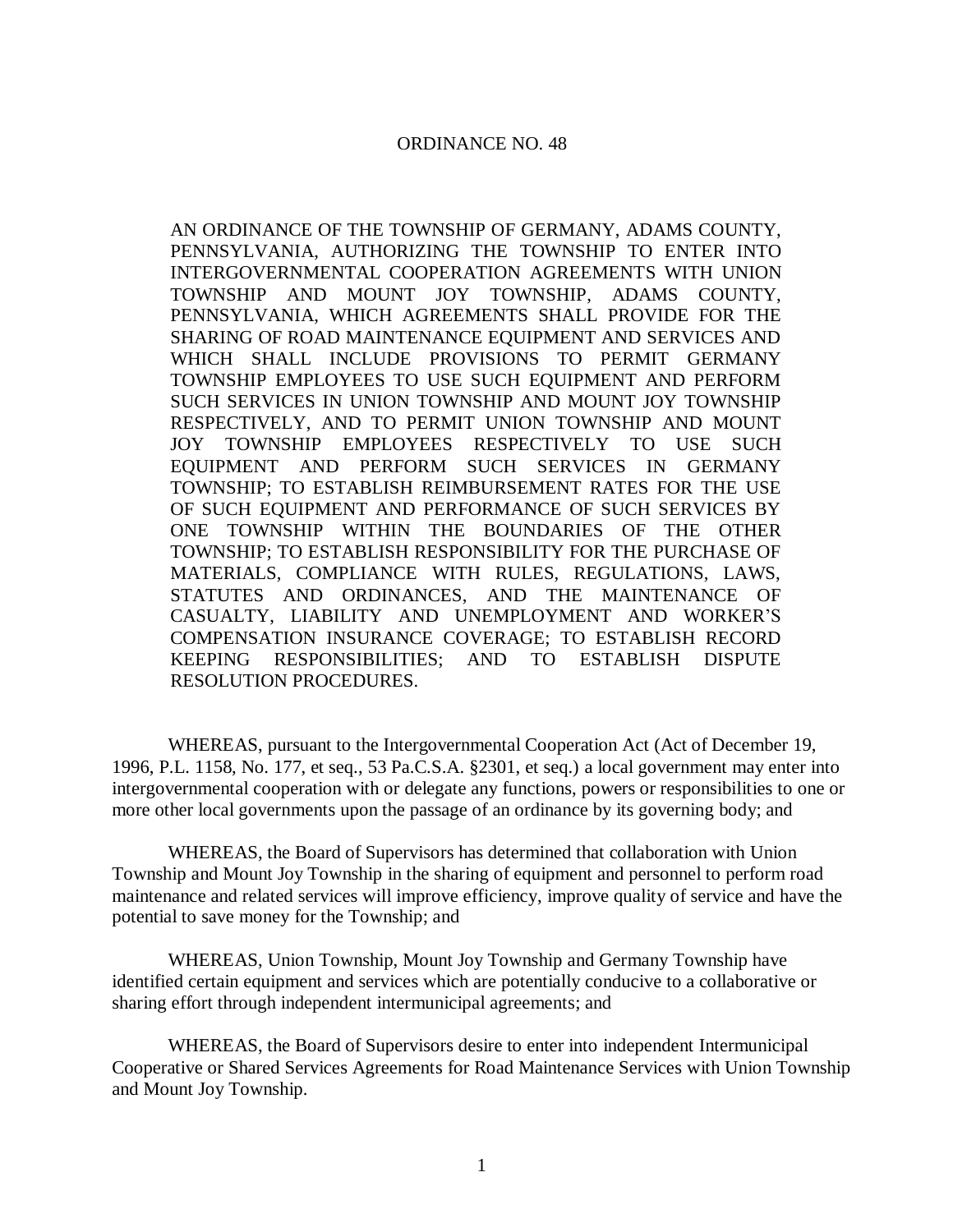NOW, THEREFORE, BE IT ENACTED AND ORDAINED by the Board of Supervisors of Germany Township, Adams County, Pennsylvania, by virtue of the power and authority vested in the same, as follows:

1. The Board of Supervisors shall enter into Independent Intermunicipal Cooperative or Shared Services Agreements for Road Maintenance Services (hereinafter the "Agreements") with Union Township and Mount Joy Township, the terms of which are incorporated herein by reference.

2. The term of each of the Agreements shall be for a period of one year, subject to automatic one year renewals thereof and also subject to the right of termination by either Township upon 45 days written notice to the other Township.

3. The purposes and objectives of the Agreements are to eliminate duplicative services and to increase municipal efficiency, reduce costs and improve effectiveness of road repair, mowing, maintenance, plowing and other operations. Pursuant thereto, each Township shall furnish and make available to the other certain enumerated equipment with an operator to perform the shared services.

4. Each Township shall be responsible for purchase of materials used and the securing of all required consents and approvals of County, State and Federal agencies for the performance of work within its boundaries.

5. Each Township shall be responsible for compliance with applicable safety rules, regulations, laws, statutes and ordinances which pertain to its performance of work in the other Township.

6. It is not anticipated that new equipment, vehicles or machinery shall be acquired by the Townships but, rather, that existing items or items otherwise subsequently acquired by a Township will be available, with an operator, to provide services in the other Township.

7. Reimbursement for services rendered by one Township in the other Township shall be in accordance with the valuation schedules attached to the Agreement. Each Township shall maintain records as indicated in the Agreement. Annual adjustments and/or reimbursements shall be made in order to account for discrepancies in usage of shared equipment and services.

8. No new entity or organization shall be created in order to implement the Agreements, as same will be administered by the respective Township roadmasters and other existing staff and, ultimately, the Boards of Supervisors of each Township.

9. The provisions of the Ordinance are severable and should any of its provisions be determined by a court of competent jurisdiction to be invalid or unconstitutional, such determination shall not affect or impair any of the remaining provisions of this Ordinance. It is hereby declared to be the intention of the Board of Supervisors that this Ordinance would have been adopted if such invalid or unconstitutional provision had not been included.